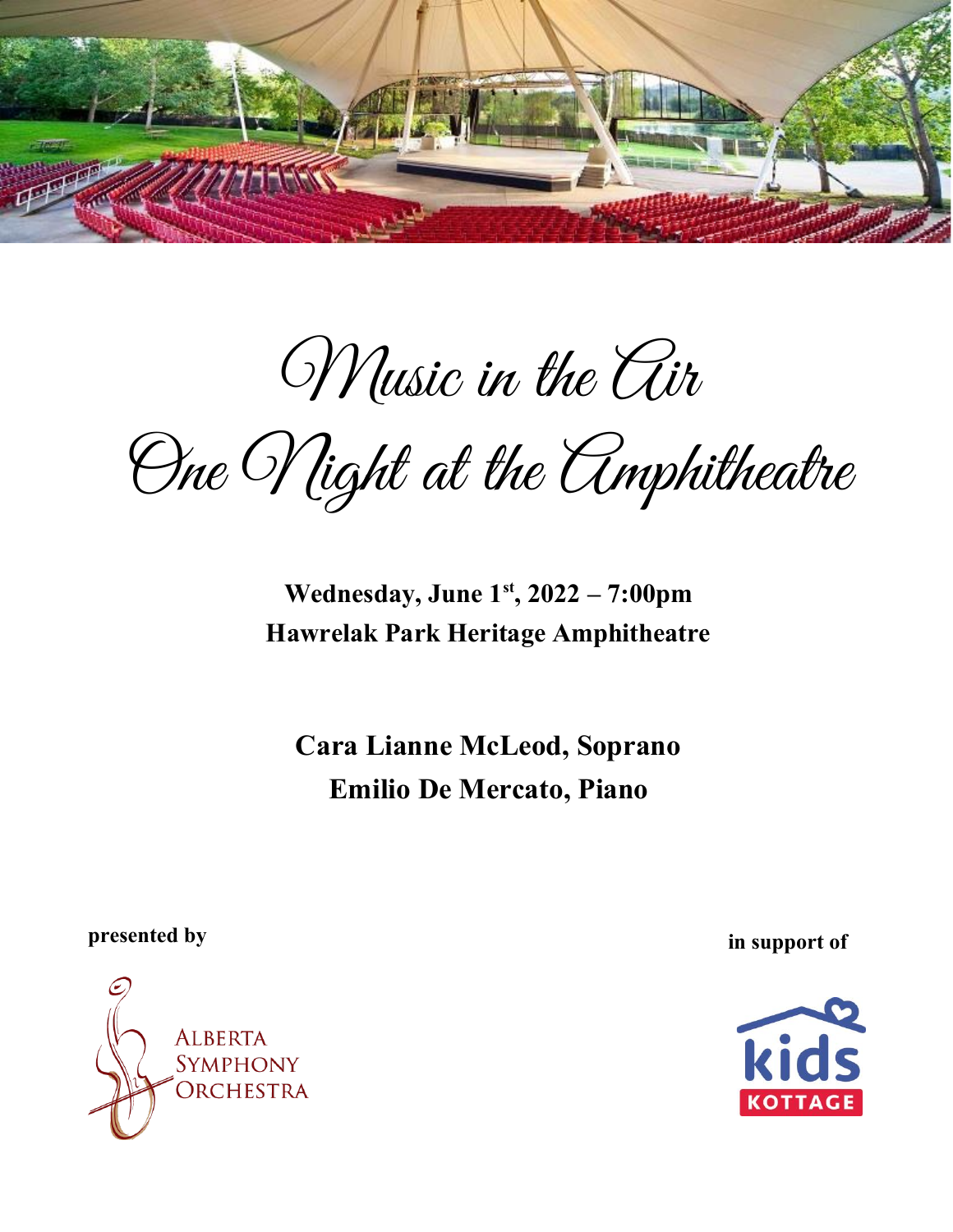# **PROGRAM**

| G. Puccini          | "O mio babbino caro" from Gianni Schicchi                                                  |
|---------------------|--------------------------------------------------------------------------------------------|
| L. V. Beethoven     | Sonata quasi una Fantasia in C-sharp minor Op.27 No.2 "Moonlight"<br>Adagio sostenuto      |
| G. Verdi            | Prelude from La Traviata                                                                   |
| G. Puccini          | "Chi il bel sogno" from La Rondine                                                         |
| F.P.Tosti           | Ideale                                                                                     |
| S. Gastaldon        | Musica Proibita                                                                            |
| Guest performer     | Dongping Zhang, violin                                                                     |
|                     | O. Rieding<br>Concertino in A minor Op.21                                                  |
|                     | Andante sostenuto - Allegro moderato                                                       |
| F. Lehár            | "Meine Lippen, sie küssen so heiss" from Giuditta                                          |
|                     | -intermission-                                                                             |
| C. Debussy          | Nuit d'Etoiles                                                                             |
| F. Liszt            | Oh! Quand je dors                                                                          |
| F. Liszt            | Sonetto 104 del Petrarca from Années de pèlerinage, Deuxième année: Italie                 |
| W. Bolcom           | Amor                                                                                       |
| S. Rachmaninoff     | Prelude in G minor Op.23 No.5                                                              |
| M. W. Smith         | Forever                                                                                    |
| D. Parton           | I Will Always Love You                                                                     |
| T. Brabec/C. McLeod | My Love (lyrics by C. McLeod and K. Larkin)<br>Jeff Hendrick, saxophone<br>Guest performer |
| H. Arlen            | Somewhere Over The Rainbow                                                                 |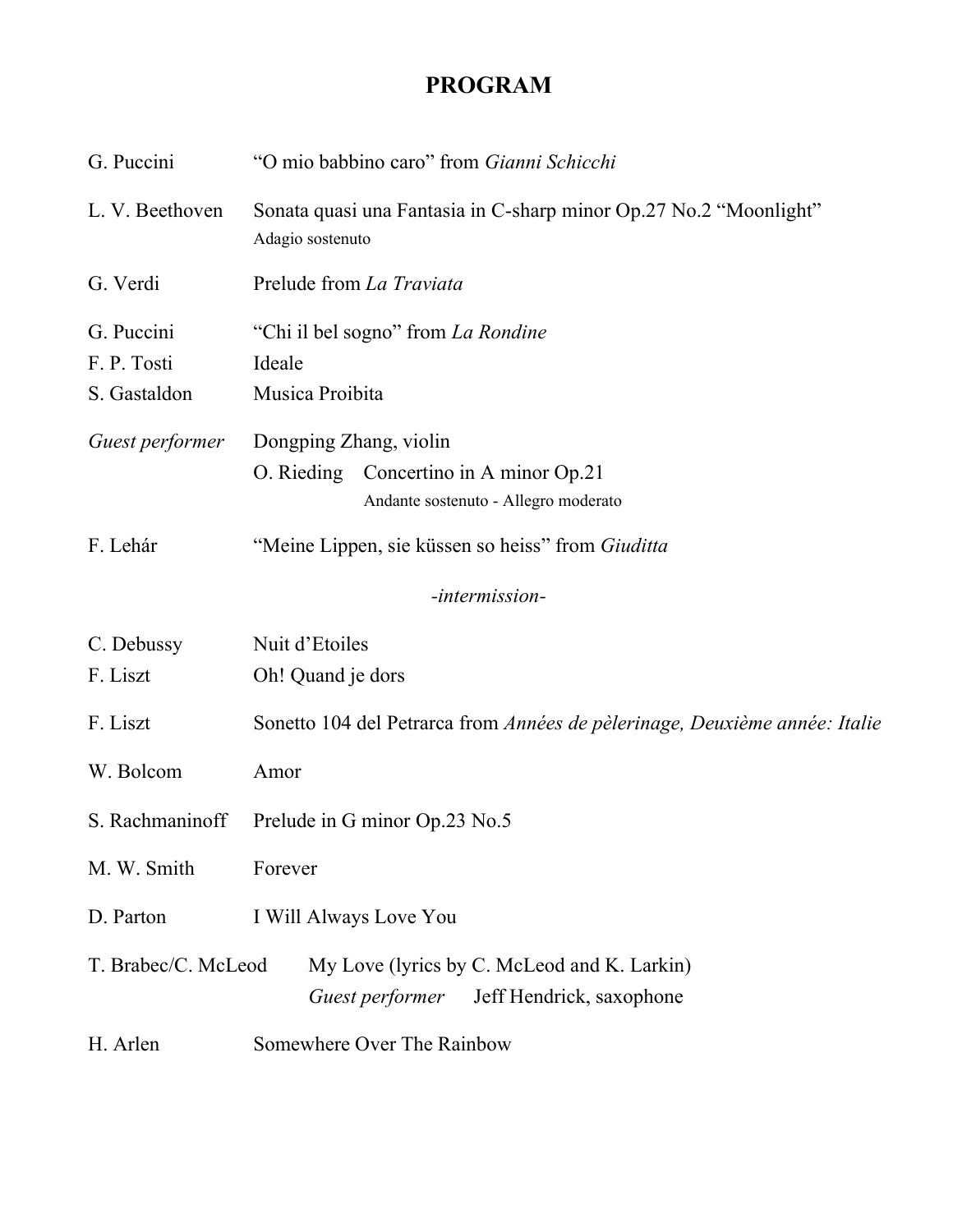

Cara Lianne McLeod is a Canadian soprano praised for her "enviable clarity of tone" (Opera Canada). Recognized as a vibrant and generous artist both on and off stage, she has been inspiring audiences with her distinct voice and compelling honesty in operas, recitals, and programs. Ms. McLeod made her operatic debut in COSI FAN TUTTE and most recently performed Annina in LA TRAVIATA with Edmonton Opera. She made her company debut with Edmonton Opera in the role of High Priestess in AIDA and subsequently sang Berta in IL BARBIERE DI SIVIGLIA. As a cover, Cara went on to successfully perform the role of Donna Elvira in DON GIOVANNI, for which Edmonton Journal's Mark Morris noted, "A special word must go to Edmonton soprano Cara McLeod as Donna Elvira. She stepped in as an understudy during rehearsals…and she pulled it off with a convincing character portrayal, vocally and

theatrically." Other credits include Nedda in PAGLIACCI, Contessa in LE NOZZE DI FIGARO and Micaëla in CARMEN with Mercury Opera, Calgary Concert Opera Company, Vancouver Island Opera, and Operafestival di Roma. In recital and concert, Ms. McLeod has appeared as a featured soloist with Vancouver Island Opera, Red Deer Symphony, Edmon-ton Youth Orchestra, and Calgary Concert Opera Company. As the soprano soloist for the Alberta Symphony Orchestra Society (ASO), Ms. McLeod toured throughout Alberta, under the direction of Emilio De Mercato. She has subsequently appeared as the soprano soloist with Maestro De Mercato in Symphony Paradiso: The Movie Music of Ennio Morricone and Nino Rota, and several other performances with ASO including a Tribute to Renoir. She made her Edmonton Symphony Orchestra debut with conductor Lee Holdridge, performing in Rocky Mountain High - An Evening of John Denver, highlighting her versatility as an artist. She has performed the National Anthem at the Alberta Legislature several times, including for Canada's 150th birthday. During the Covid19 pandemic, Cara remained as active as possible; singing and connecting with audiences both in outdoor venues and online performances. She performed with Edmonton Opera, Calgary Concert Opera Company, Peace Region Music Series, and on her own. She taught select students online, and adjudicated the Ontario Music Festival Association Junior Voice classes. A major highlight, and labour of love, was co-creating and performing in Music in the Air, an outdoor concert series presented by Alberta Symphony Orchestra Society. Together with Emilio De Mercato, they offered 26 performances, both private and public, in Edmonton and various cities throughout Alberta. Upcoming artistic commitments include writing on and recording her debut album, performing in a one-night only special full-length presentation of Music in the Air, and singing the role of Elisabetta in Donizetti's ROBERTO DEVEREUX with Calgary Concert Opera Company and Opera by Request in Toronto.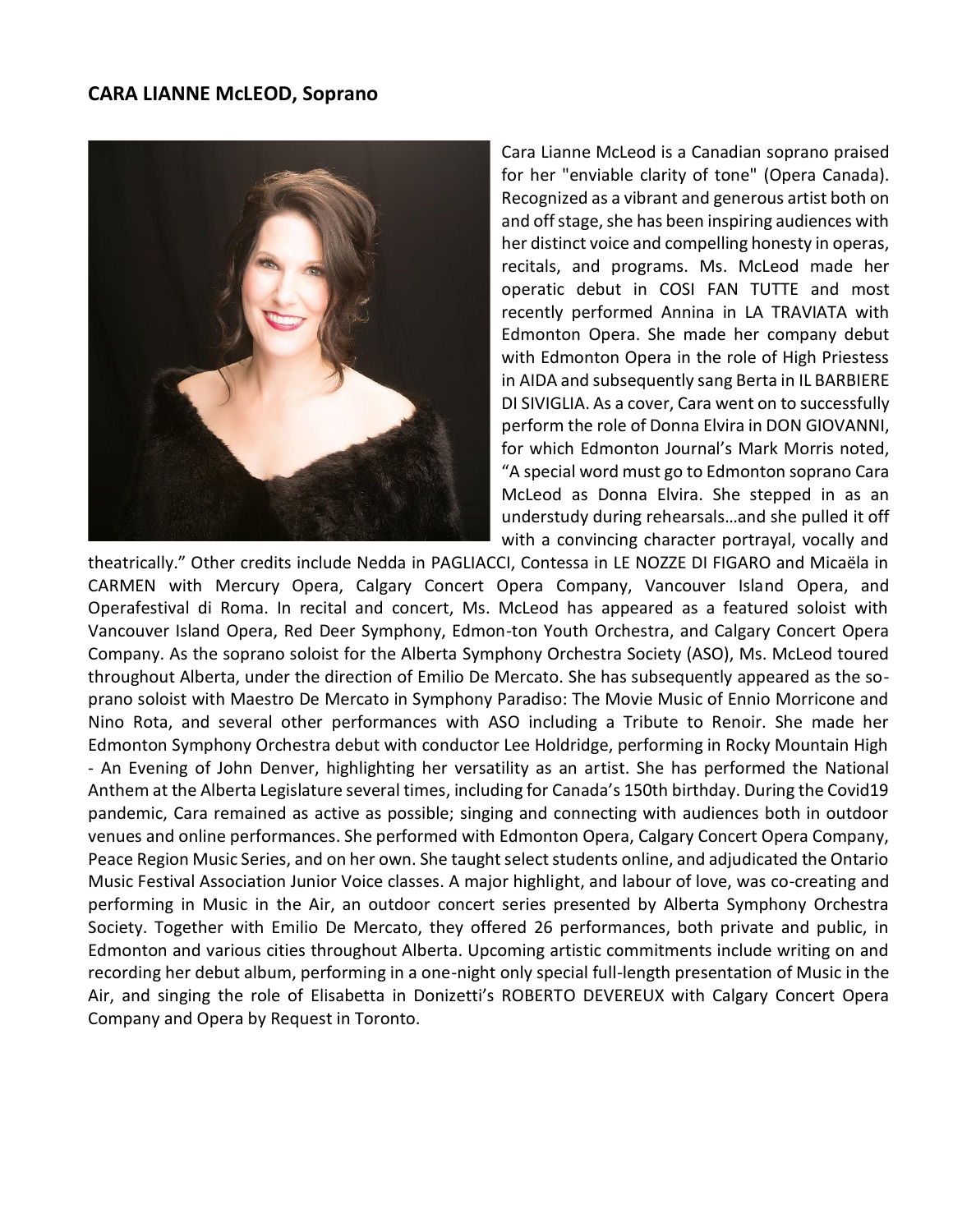#### **EMILIO DE MERCATO, Piano**



Concert pianist, conductor and composer, Emilio De Mercato was born and raised in Varese, Italy. He holds master's degrees in piano and composition from the Conservatory of Music "Giuseppe Verdi" in Milan, and the postgraduate degree in piano performance from the Hochschule für Musik in Bern, Switzerland. Based in Edmonton since 2012, Emilio is the founder and Music Director of the Alberta Symphony Orchestra. In 2017, Emilio led the ASO for a *Tribute to Glenn Gould* at the Winspear Centre on the occasion of the 150<sup>th</sup> anniversary of Canada, in partnership with the Toronto Symphony Orchestra. Performer since the age of nine, as a soloist, with chamber ensembles and orchestras, Emilio toured Europe, Asia and North America. Since 2012 he has been Piano Faculty member at the MacEwan University Conservatory of Music, and piano instructor at the Giovanni School of Music. Currently, he is Piano Faculty member at the Mount Royal University Conservatory in Calgary, as well as piano instructor at the Windermere Music Academy, and at Amadeus Music. Emilio has been extensively performing in Edmonton, across Alberta and beyond, at venues such as the Muttart Hall, the Jubilee Auditorium, City Hall, the Italian Cultural Centre, the Myer Horowitz Theatre, CBC Radio,

Alberta Legislature, Bissell Centre, Canterbury Foundation, Mazankowski Heart Institute, Santa Maria Goretti Centre Theatre. In 2013 he was Music Director of the *Edmonton Verdi Festival* for the 200th anniversary of the birth of Giuseppe Verdi. Recipient of awards and recognitions such as the *Pintadera* Award and the CIFES Award, he has been featured and interviewed on radio and TV including CityTV, CKUA Radio, CBC Radio, CTV Alberta Primetime and Global News. In 2019 Emilio was the pianist and conductor of the ASO for a *Tribute to Renoir* at Allard Hall Triffo Theatre in Edmonton. In the Summer 2021 Emilio performed a tour of 26 outdoor concerts together with soprano Cara McLeod in Edmonton and across Alberta, titled *Music in the Air*, which was featured on CTV News. Most recently, Emilio performed at Festival Place, Sherwood Park, on two occasions, one of them as a pianist and conductor of the ASO Chamber Orchestra, and in a piano recital at the Maclab Centre for the Performing Arts in Leduc as part of the *Wednesday Night Live* series.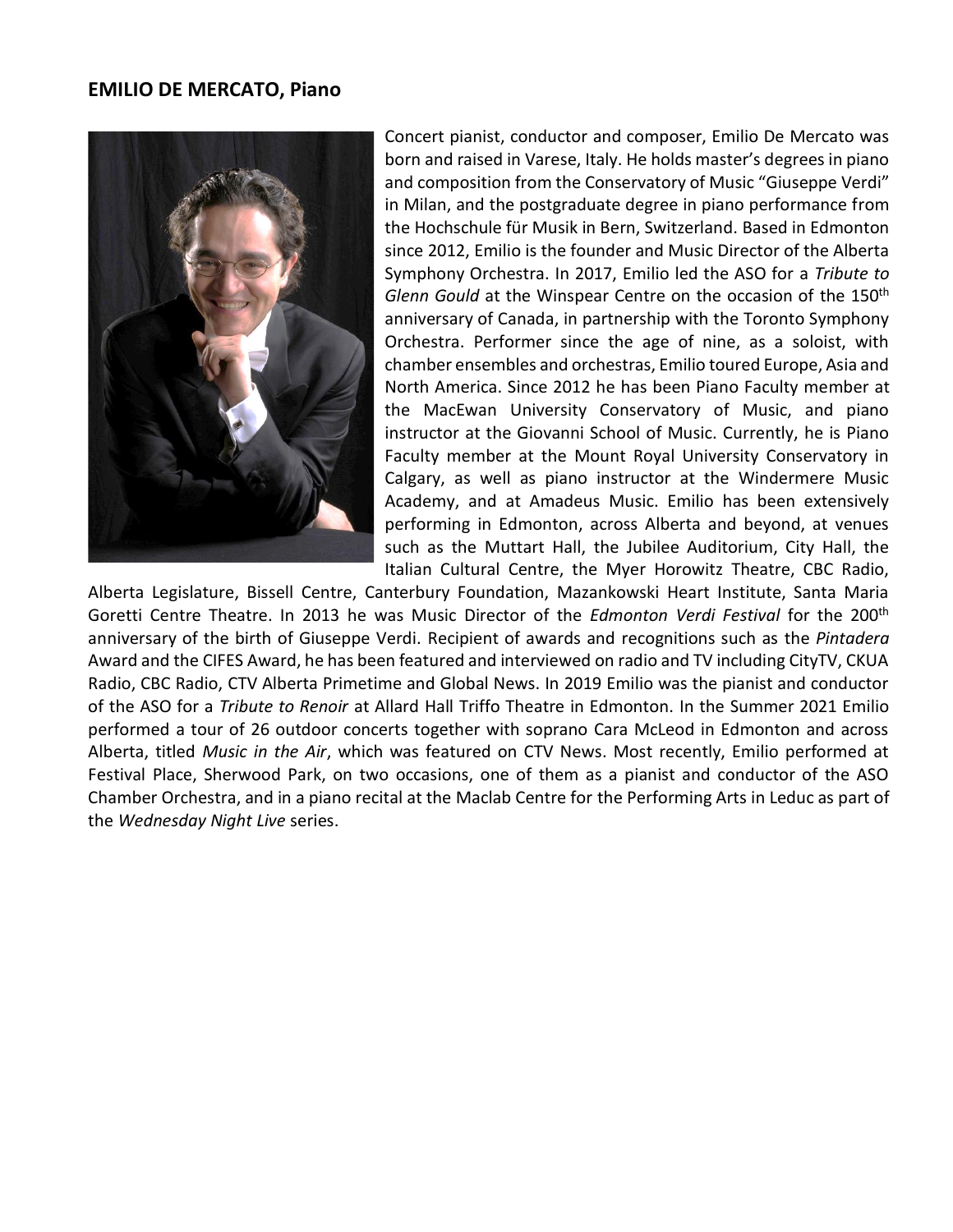## **The Alberta Symphony Orchestra Society**

The idea of the Alberta Symphony Orchestra was born in the summer of 2014 when pianist and conductor Emilio De Mercato was on tour in Italy performing with the Musica in Cripta Chamber Orchestra, a



formation that he founded. Upon his return to Edmonton, Emilio hosted the ASO's first official presentation on November 30, 2014. It was at this intimate reception at the Santa Maria Goretti Community Centre in Edmonton that Emilio shared his vision of the ASO. A few months later, in April 2015, together with a group of enthusiastic people, Emilio founded the Alberta Symphony Orchestra Society. In November the same year, the ASO became a registered charity with Canada Revenue Agency. Support from the first wonderful donors made it possible to commence the ASO's first season and first two tours - both provincially and nationally. The

Premiere Tour was a series of 10 concerts in 10 cities throughout Alberta. The *Stradivarius Tour* in early 2016 consisted of concerts in Edmonton, Calgary, Vancouver and Toronto. This second tour featured the Stradivarius Violin 1715 "ex Bazzini" for the first time ever in Canada. Sold-out concerts on both tours solidified the ASO's dream of being the orchestra for all Albertans. People loved classical music and there was an appetite for more. In December 2015, the ASO was invited to perform a stunning finale at Celebrate The Season Festival at the Alberta Legislature, breaking the record of 1000+ attendees. The same happened again in December 2016, 2017, and 2018. In 2016 the ASO led by Emilio De Mercato hosted *Symphony of Hope*, benefit concert for Fort McMurray at the Royal Alberta Museum in Edmonton, raising money towards rebuilding after the wildfire devastation and towards the Canadian Red Cross. Those performances throughout the first year of activities, in addition to private events for various organizations, put the ASO at over 30 performances in their first season. In 2017 the ASO made history with a *Tribute to Glenn Gould* at the Winspear Centre for Music, in partnership with the Toronto Symphony Orchestra and with the support of Canadian Heritage. On December  $7<sup>th</sup>$ , 2019, Emilio was the pianist and conductor of the Alberta Symphony Orchestra for a *Tribute to Renoir* at Allard Hall Triffo Theatre in Edmonton, on the 100<sup>th</sup> anniversary of the death of the French Impressionist painter. The event was preceded by a special interview and a live performance on CTV Morning Live Show. COVID-19 pandemic hit the ASO and many music organizations around the world. As a recipient of a grant from the New Horizons for Seniors Program, since 2020 the ASO has been working on bringing music relief to the seniors across Alberta through online events and virtual performances.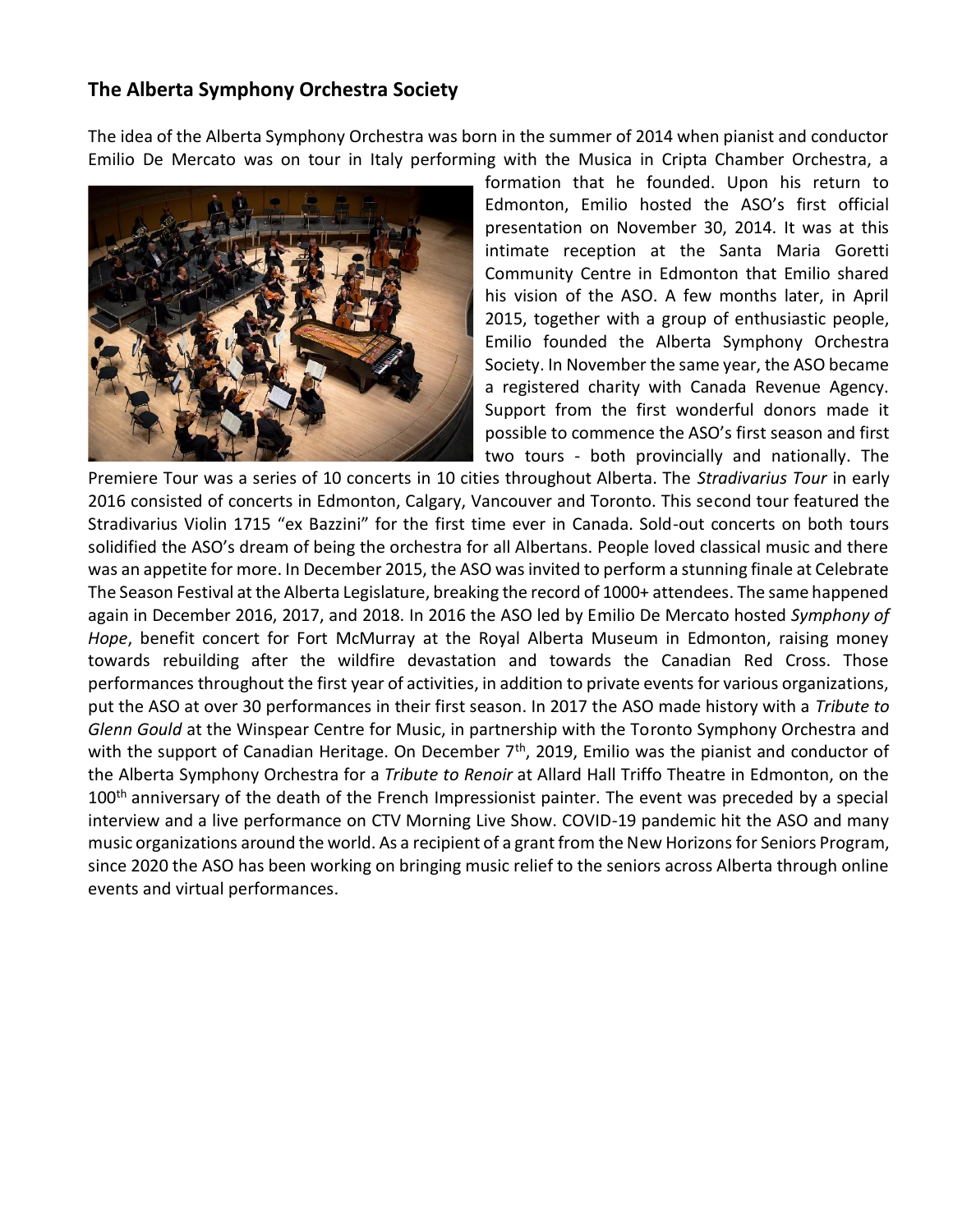## **Kids Kottage Foundation**

Founded in 1995, Kids Kottage Foundation is Edmonton and area's only crisis prevention and intervention shelter for infants and children. When families experience toxic levels of stress, whether it be because of homelessness, poverty, mental illness, abuse, or whatever the case, the infants and children are the hidden victims. Kids Kottage Foundation works with infants and children and their families to stop the cycle of toxic stress and trauma, before they become victims of their circumstances. The mission of Kids Kottage Foundation is to ensure that every infant and child is kept safe, and that their families are connected with the support systems and resources they need to build stronger, more resilient futures. Kids Kottage Foundation operates 24 hours per day, 365 days per year, ensuring that the basic needs of infants and children are met, and that caregivers are matched with the resources they need.



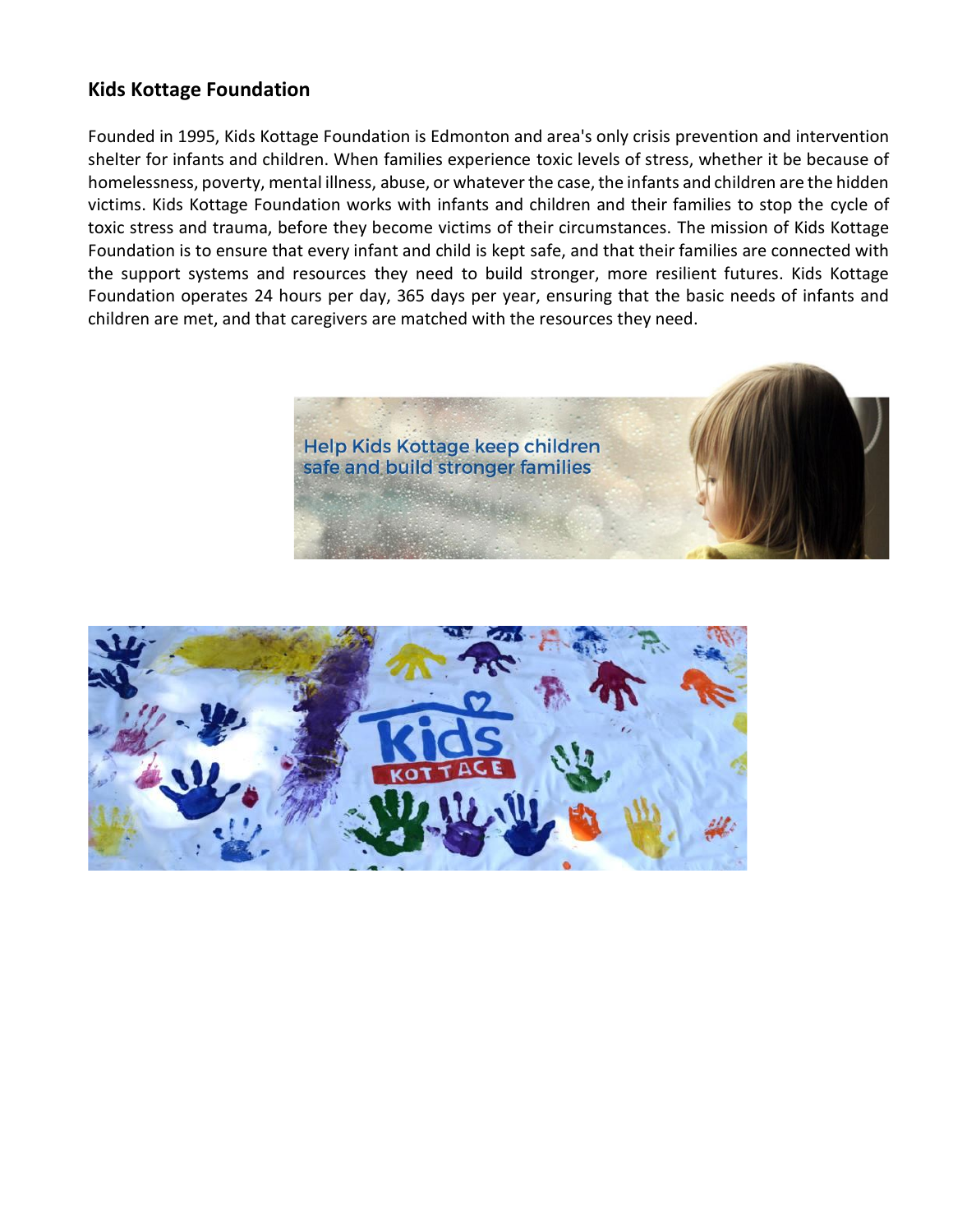# **HOW TO DONATE**



Scan the QR code below to be directed to our CanadaHelps page, or visit www.albertasymphony.com



**ACKNOWLEDGEMENTS**

# EDMONTON<br>COMMUNITY **FOUNDATION**

Grand Piano Steinway 9' Model D kindly supplied by



**LONG & MCQUADE DR. PAOLO RAGGI DR. KIRSTEN BAXTER LAURA H. BRUYER, QC**

**MODERN LUXURIA MAGAZINE THE CHINESE JOURNAL**

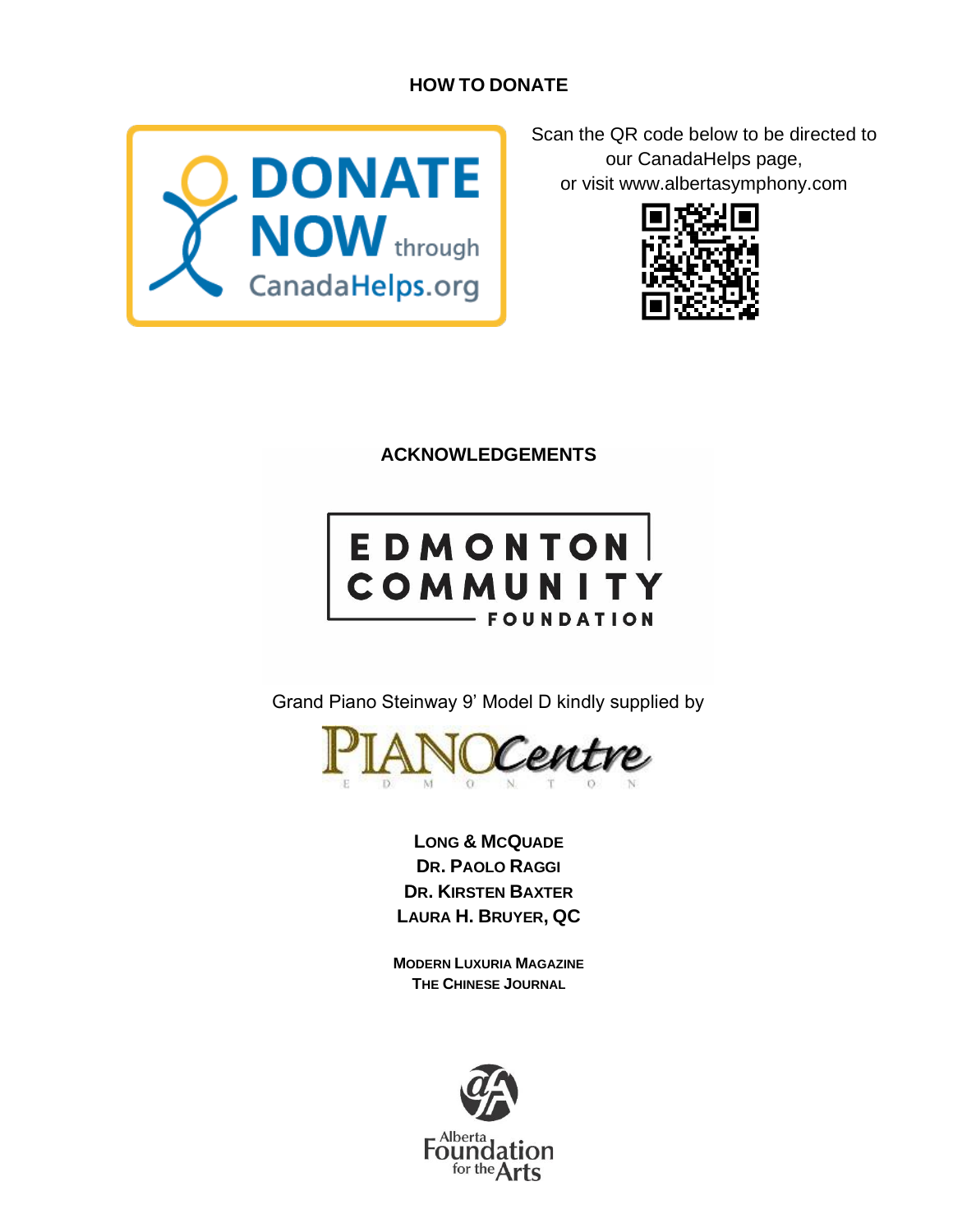# **TRANSLATIONS**

#### **O mio babbino caro**

O mio babbino caro Mi piace, è bello, bello Vo'andare in Porta Rossa A comperar l'anello! Si, si ci voglio andare! E se l'amassi indarno Andrei sul Ponte Vecchio, Ma per buttarmi in Arno! Mi struggo e mi tormento! O Dio, vorrei morir! Babbo, pietà, pietà!

#### **Chi il bel sogno di Doretta**

Chi il bel sogno di Doretta Potè indovinar? Il suo mister come mai Come mai fini

Ahimè! un giorno uno studente In bocca la baciò E fu quel bacio Rivelazione: Fu la passione! Folle amore! Folle ebbrezza! Chi la sottil carezza D'un bacio così ardente Mai ridir potrà?

Ah! mio sogno! Ah! mia vita!

Che importa la ricchezza Se alfine è rifiorita La felicità! O sogno d'or

Poter amar così!

#### **O my dear papa**

O my dear papa I like him, he is so handsome. I want to go to Porta Rossa To buy the ring! Yes, yes I want to go there! And if my love were to be in vain, I would go to the Ponte Vecchio, And throw myself into the Arno! I am pining, I am tormented! Oh, God, I would want to die! Daddy, have pity, have pity on me!

#### **Doretta's beautfiul dream**

Who could every guess Doretta's beautiful dream? Her mystery - how come it's never, how come it's never ending

Alas! One day a student kisses her on the lips and that kiss was the revelation: It was passion! Crazy love! Crazy intoxication! Who could this subtle caress of such an ardent kiss ever describe;

Ah! my dream! Ah! my life!

What do riches matter If happiness has finally flourished? Oh golden dream to be able to love like this!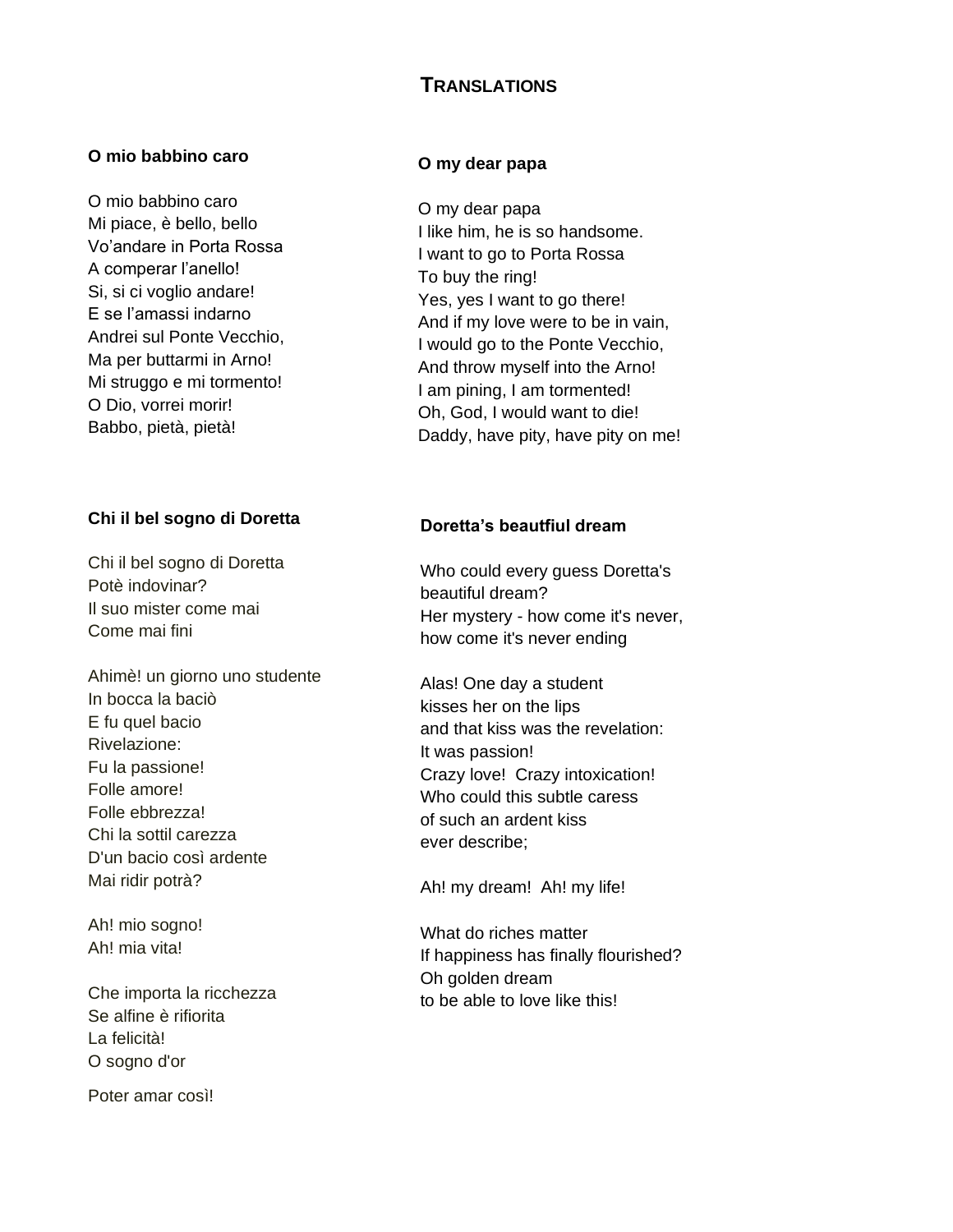#### **Meine Lippen, sie küssen so heiß**

Ich weiß es selber nicht Warum man gleich von Liebe spricht Wenn man in meiner Nähe ist In meine Augen schaut und meine Hände küsst

Ich weiß es selber nicht Warum man von dem Zauber spricht Dem keine widersteht Wenn sie mich sieht, wenn sie an mir vorübergeht Doch wenn das rote Licht erglüht Zur mitternächt'gen Stund' Und alle lauschen meinem Lied Dann wird mir klar der Grund

Meine Lippen, sie küssen so heiß Meine Glieder sind schmiegsam und weich In den Sternen, ja da steht es geschrieben Mmh, du sollst küssen, du sollst lieben Meine Fesseln, sie schweben dahin Meine Augen, sie locken und glüh'n Und ich tanz' wie im Rausch, denn ich weiß Meine Lippen, sie küssen so heiß

In meinen Adern drin, Da läuft das Blut der Tänzerin, Denn meine schöne Mutter war Des Tanzes Königin Im gold'nen Alcazar. Sie war so wunderschön, Ich hab' sie oft im Traum geseh'n. Schlug sie das Tambourin So wild im Tanz, da sah man alle Augen glüh'n.

Sie ist in mir aufs Neu' erwacht, Ich hab' das gleiche Los. Ich tanz' wie sie um Mitternacht Und fühl' das Eine bloss:

#### **My lips, they kiss with such fire**

I don't understand, Why they talk of love, If they come near me and look in my eyes They kiss my hands.

I don't understand, Why ones talks of magic, Which nobody resists when he sees me Or when he passes me.

But when the red light glows At midnight hour And everyone listens to my song, Then I understand the reason:

My lips, their kisses are fiery. My arms are soft and white, It's written in the stars: When you kiss me, you will love me!

My feet, they float My eyes, they entice and glow, And I dance as though intoxicated My lips, their kisses are fiery.

A dancer's blood runs in my veins Because my beautiful mother was the dance queen In the golden Alcazar.

She was so wonderful, I often see her in my dreams. If she beat the tambourine to a wild dance, You could see all eyes glowing.

She awakes in me again I have the same fortune I dance like her at midnight And feel just one thing: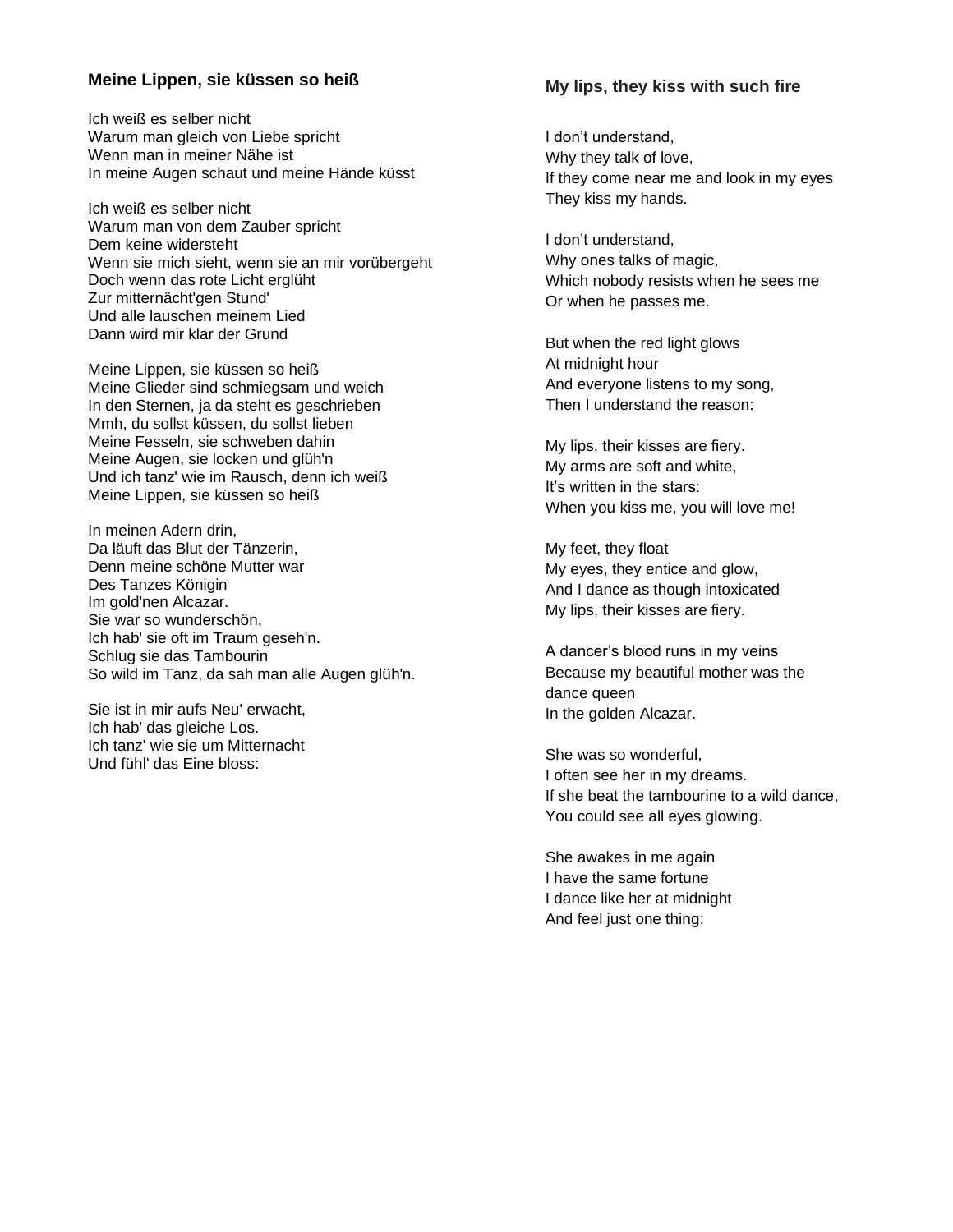#### **Nuit d'étoiles**

Nuit d'étoiles, Sous tes voiles, Sous ta brise et tes parfums, Triste lyre Qui soupire, Je rêve aux amours défunts.

La seriene Mélancolie Vient éclore au fond de mon cœur, Et j'entends l'âme de ma mie Tressallir dans le bois rêveur.

Nuit d'étoiles, Sous tes voiles, Sous ta brise et tes parfums, Triste lyre Qui soupire, Je rêve aux amours défunts.

Je revois à notre fontaine Tes regards bleus comme les cieux; Cette rose, c'est ton haleine, Et ces étoiles sont tes yeux.

Nuit d'étoiles, Sous tes voiles, Sous ta brise et tes parfums, Triste lyre Qui soupire, Je rêve aux amours défunts.

#### **Night of Stars**

Night of stars, beneath your veils, beneath your breeze and your scent, A sad lyre is sighing… I dream of departed loved ones.

Serene Melancholy Blooms deep in my heart, and I hear the soul of my beloved tremble in the dreaming wood.

Night of stars, beneath your veils, beneath your breeze and your scent, A sad lyre is sighing… I dream of departed loved ones.

At our fountain, I see again your blue eyes, like the skies this rose is your breath, and these stars are your eyes.

Night of stars, beneath your veils, beneath your breeze and your perfumes, sad lyre which is sighing, I dream of bygone loves.